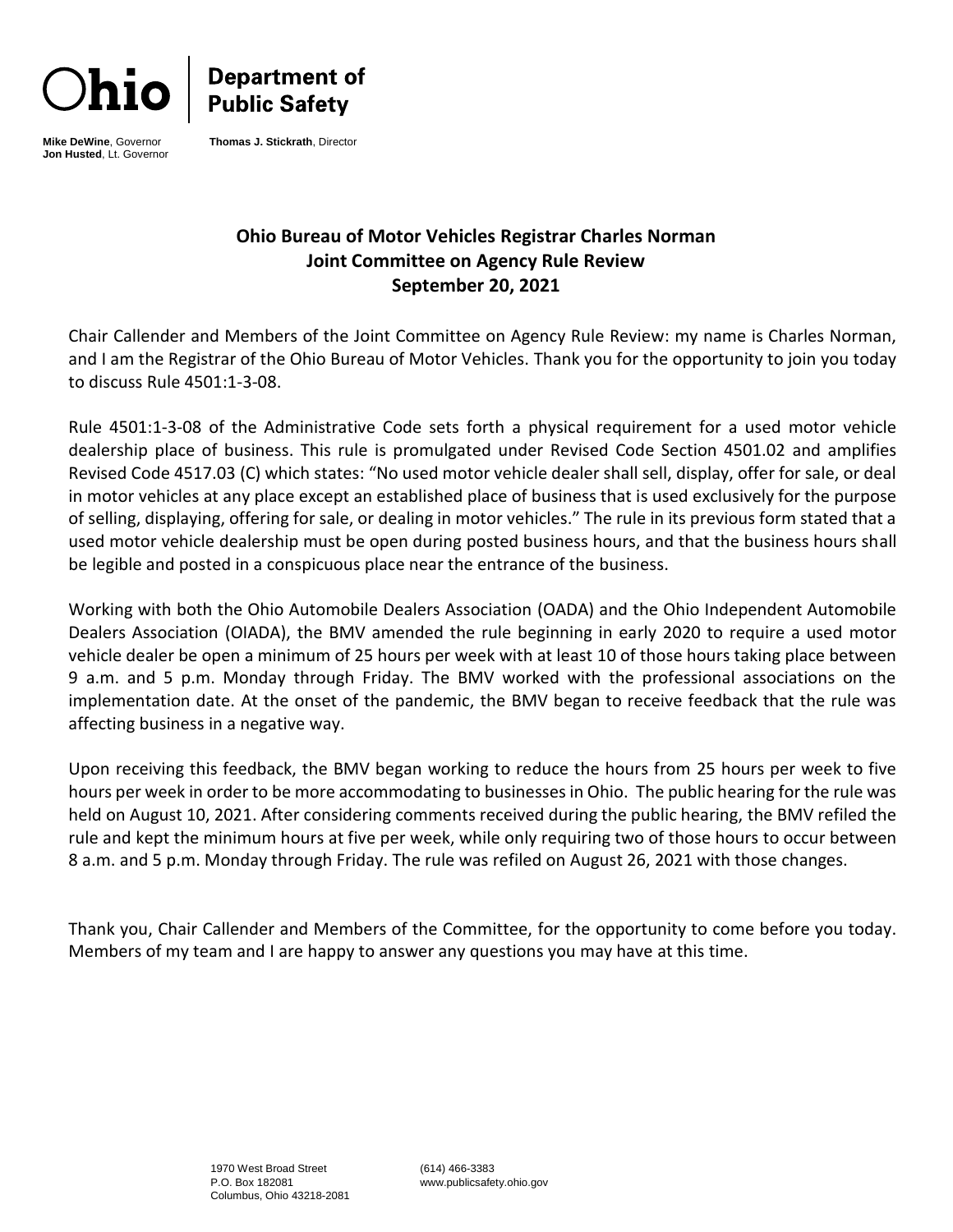

**KING FISHERY**  $(419)836 - 7208 -$ 751 N. Yondota Road Curtice, Ohio 43412  $345 - 2590$ 

### To whom it may concern:

I am the owner of King Fishery LLC. We fish five commercial fishing license 201, 205, 208, 216, and 217. It's a family business for over 30 years. The DOW that manages our commercial fishing industry has been helpful and fair minded, allowing us to have profit making opportunities. They are always willing to listen and talk to the commercial license holders about any issue or concerns we might have. We are notified when the rules come up for review and they are well presented. The DOW working with the Great Lakes Fishery Commission and agency partners allowing safe quota harvest levels, has allowed our fish to be certified through the Marine Stewardship Council. Our gear-specific commercial fishing regulations and season allows protection against over harvest and also helps to reduce any conflict between Recreational Boaters and Commercial Netters. I believe the DOW'S decisions regarding the recently reviewed rules are consistent with the needs of the commercial fishing industry.

> Kenneth King King Fishery LLC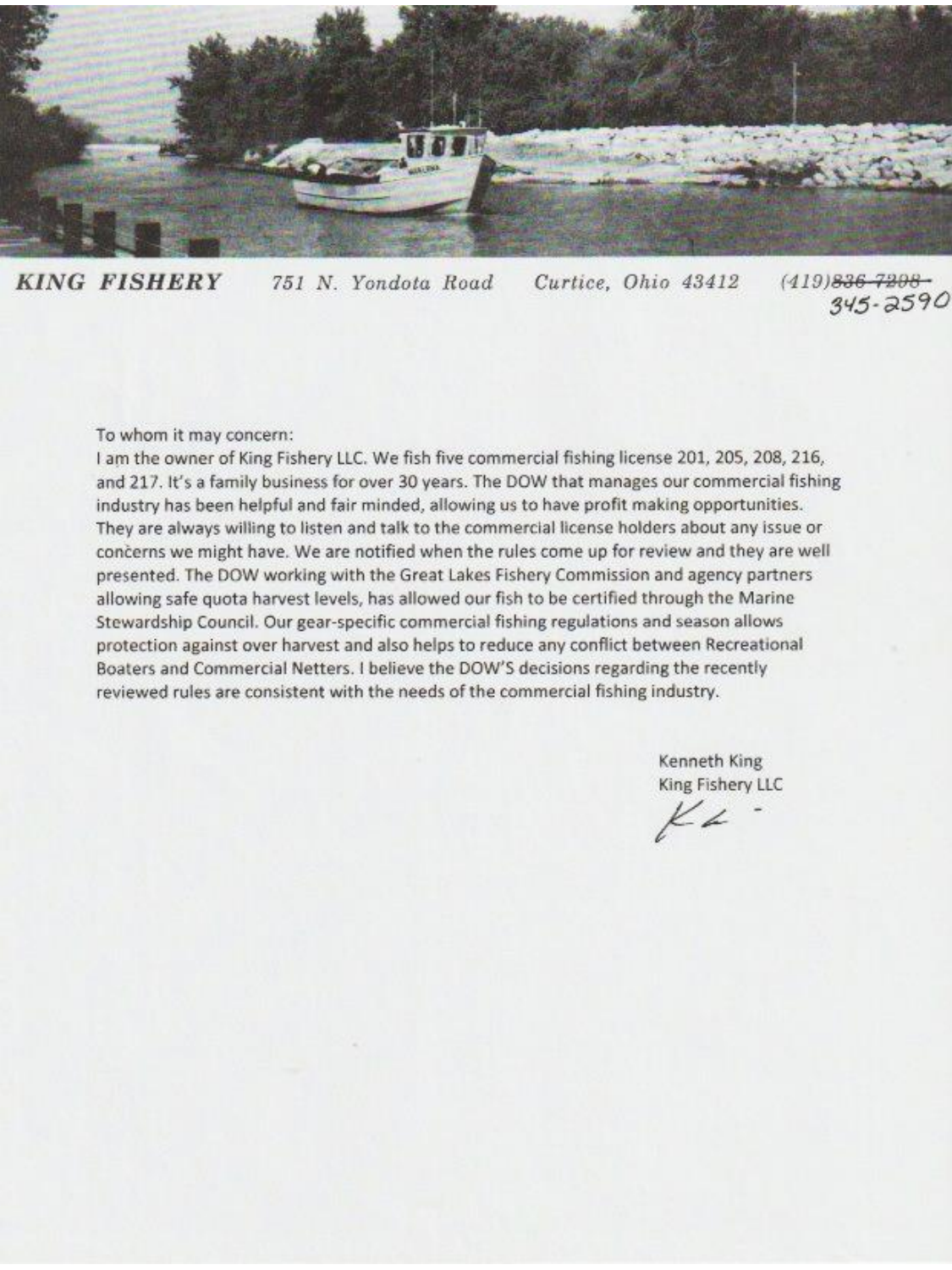## Good afternoon

Mr. Chairman and members of JCARR.

My name is Dean Koch I have been a commercial fisherman for over 50 years. I was president of the industry for over 35 years. I have witnessed many changes to industry by the Ohio division of wildlife all were designed to eliminate the commercial fishing industry, by rules.

There are 4 major food producers in the U.S. beef, pork, chicken, and fish. My fishery feeds over 1 1/2 million people a year all over the U.S.

There are 14 rules that that impact the commercial fisheries. I made comments on 6 of those rules that are before you today. I made comments to the ODW that affect our industry on Jan.13, 2021.

I believe we must look at the O.R.C. laws, and the legislation that passed in 1996 where rules expired in 5 years, and amend R.C. laws up to date!

O.R.C. 1531.02 states the wildlife is held in trust for the benefit of ALL the people. (Not just the one who buys a sport license).

I made a request to reopen our seine fishery season that was closed 1980 by rule. There were about 27 fulltime license seiners at that time, today there is 3 part time seiners. This closer cost hundreds off jobs and millions of dollars to Ohio's economy. This rule (1501-31-3-01) rewrites O.R.C. (1533.41) commercial fishing seasons, this also changed the license fees we paid for the seine season! I also made a request to allow a seine net to take yellow perch that was agreed to in 1996 quotas, where seines were allowed an incidental catch as their catches were minimal with no effect to the yellow perch population. My second request was to allow each license an incidental catch of 10% of their yellow perch quota in March and April, Canada allows a 25% incidental catch. This is a bye catch tool as not to waste our resource.

In response to the O.D.W. report to the common sense initiative office (R.C.107.61) also (R.C.106.03 and106.031) as defined in (R.C.107.52). They lied to the C.S.I.O. report in (1501-31-3-01, paragraph, (10) This is not the ODW job to eliminate an industry because of boating. There job was fish management by biological data! The reason to not take yellow perch by seine net is highly unethical and was never agreed to 1996 quotas for yellow perch! Seine nets took yellow perch up to 2008 where senate bill 77 closed seining of yellow perch no reason. The 10% incidental catch of yellow perch was to stop the waste of a yellow perch and be part of their quotas.

The answers in C.S.I. O. report (12), cost hundreds of jobs and millions in revenues for no sound reasons! (14) R.C. 1533.41 is the law for commercial fishing, not rules that eliminate the O.R.C laws and commercial fishing!

Answers in (16) a, b, creates a monopoly for Canada to control markets in Ohio crippling Ohio fisheries!

Answers in (18) (NO ALTERNATIVES OR EXEMPTIONS to aid the COMMERCIAL FISHING BUSINESSES in compliance with this rule.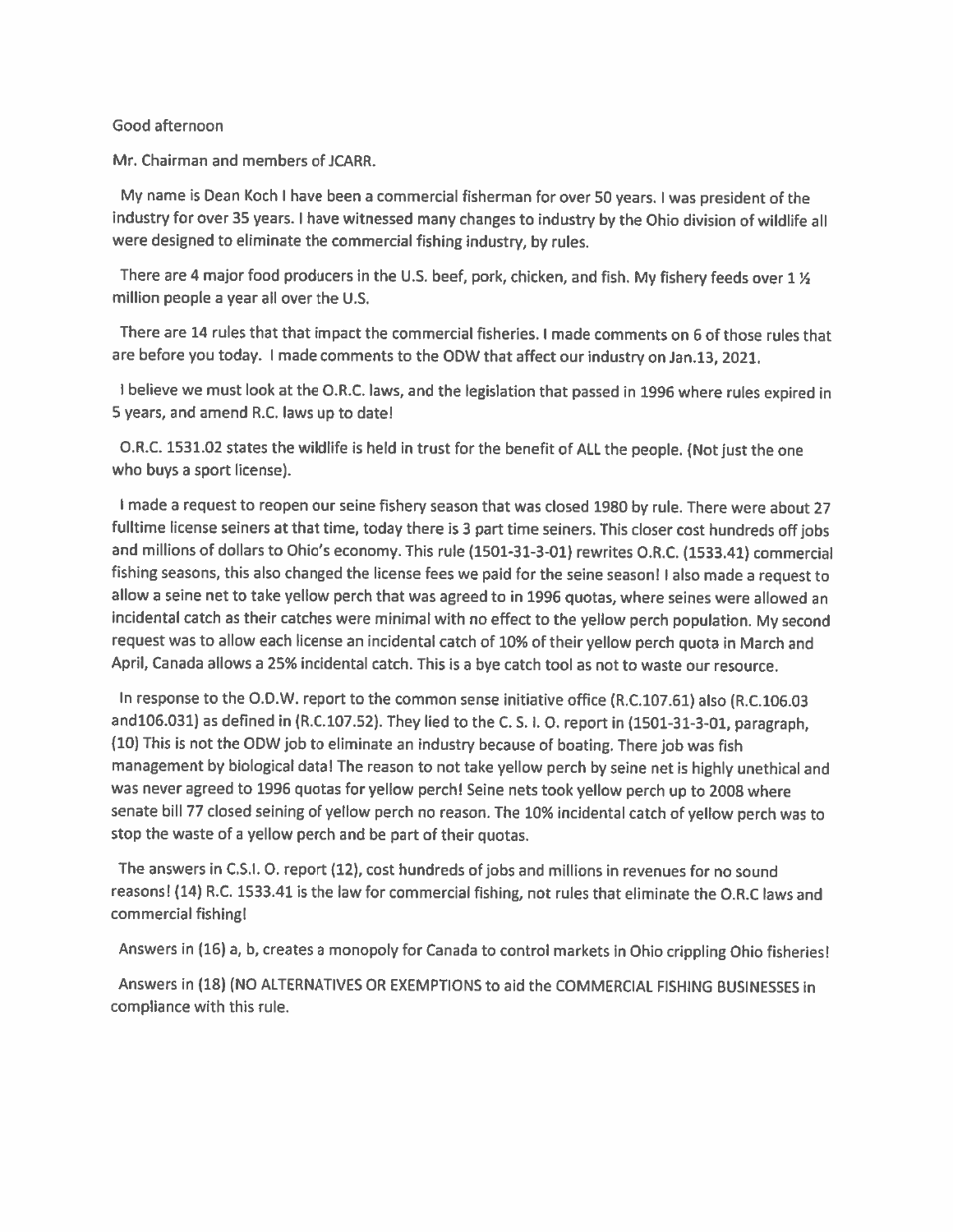We now look at rule 1501:31-3-03 limited entry of commercial fishermen; commercial fishing licenses.

The same response from the ODW to the CSIO office is totally inadequate. If we look at R.C.1533.41 the rule completely changes the seasons that has cost the fisheries millions of dollars. Senate bill 532 limited the number of commercial fishing licenses for seines, trap nets and gill nets. The law allowed a trapnet license of 20 tags, to purchase an additional 10 tags if needed. The ODW changed the law to Only issue what was licensed the prayer season, this eliminates the growth of the industry. Currently 2 licenses are shared by two owners if an additional 10 tags were issued the ownerships and legal problems would be ended forever. The ODW is wrong as this would not be splitting licenses! This would end a split license! Paragraph (17) is not sustaining fish populations, but it is destroying valuable fish populations! (18) There is alternatives but no working relationship.

We now look at (1501:31-3-06) vessel monitoring system and electr0nic catch reporting system.

This rule does not comply with R.C. (1533.343) The ODW never chose the equipment by rule, or the company we were forced to use as required by law. The cost for this equipment was to be paid for from the royalty fees on walleye, yellow perch, white bass, and catfish, (senate bill 532) 1973.

This rule has nothing to do with resource management (1501:31-3-14). This rule was created when we used paper fish reports, we now use electronic sending of ower fish catches of yellow perch by weight before they can leave the boat. Who we sell our fish to is no business of the ODW. paragraph (10) of CSIO report. (11) no scientific data to support this.